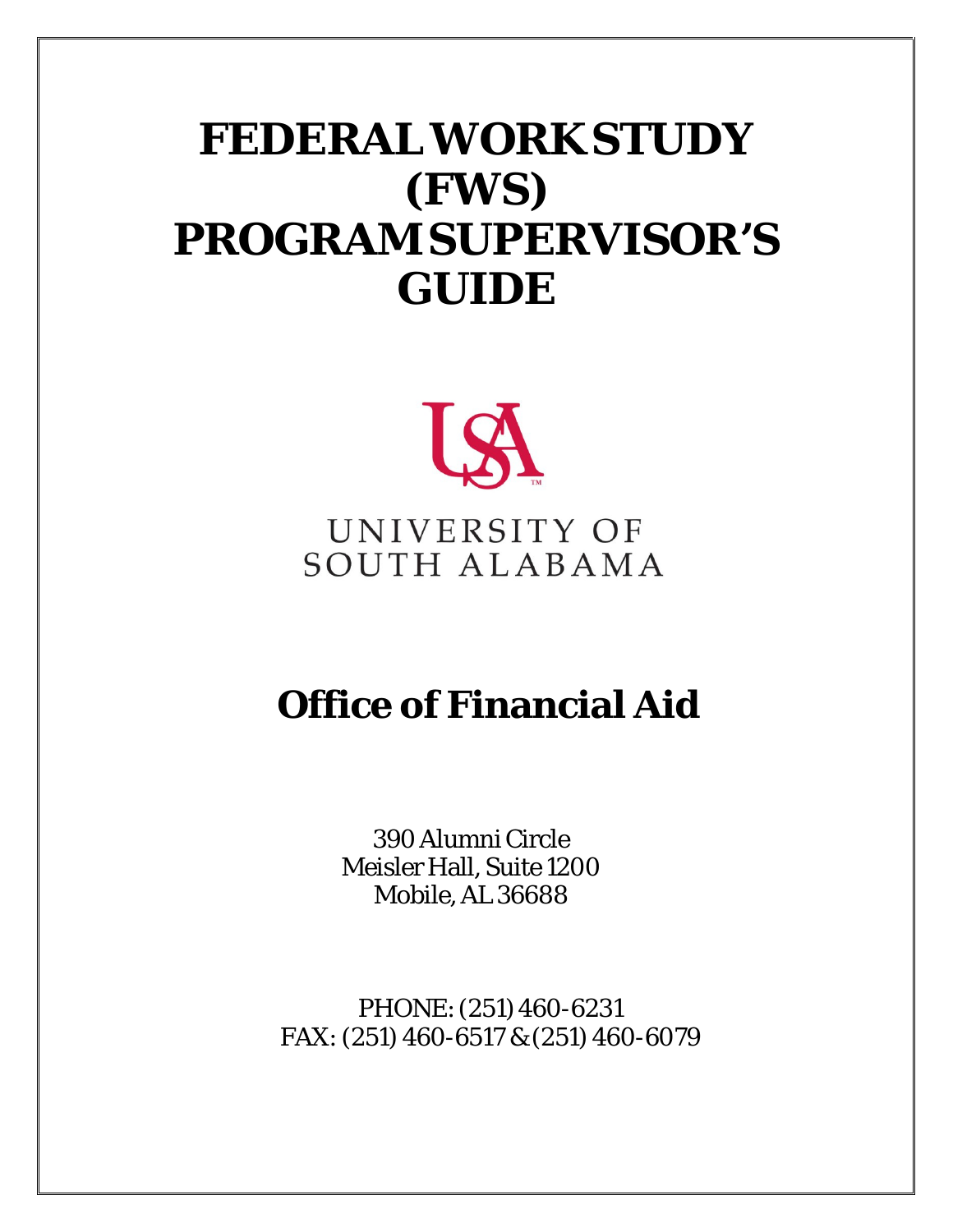## TABLE OF CONTENTS

### **I. Welcome to the Federal Work Study (FWS) Program**

### **II. Introduction to FWS**

- a. Purpose
- b.Eligibility
- c. Federal and Institutional Requirements
- d.Conditions of Employment

### **III. Supervisor Responsibilities**

### **IV. General Instructions and Procedures**

- a. Posting Job Vacancies
- b.Hiring Students
- c. Payroll Procedures
- d.Termination and Job Transfer Procedures

### **V. Off-Campus Payroll Procedures**

- a. Students Teaching America's Youth (STAY)
- b. Off-Campus Community Service Students

### **VI. Timesheets**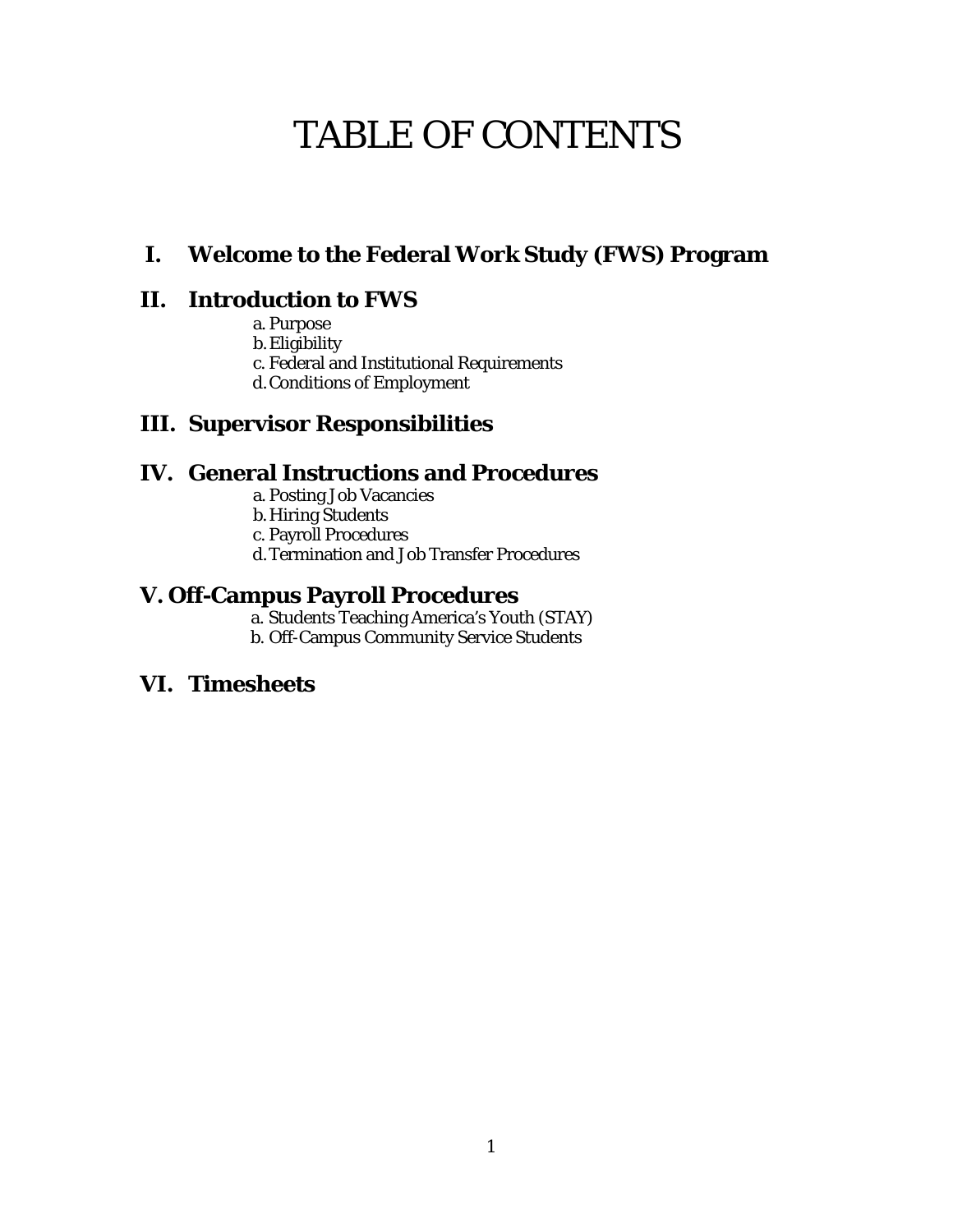## **SECTION I**

## **Welcome to the Federal Work Study (FWS) Program**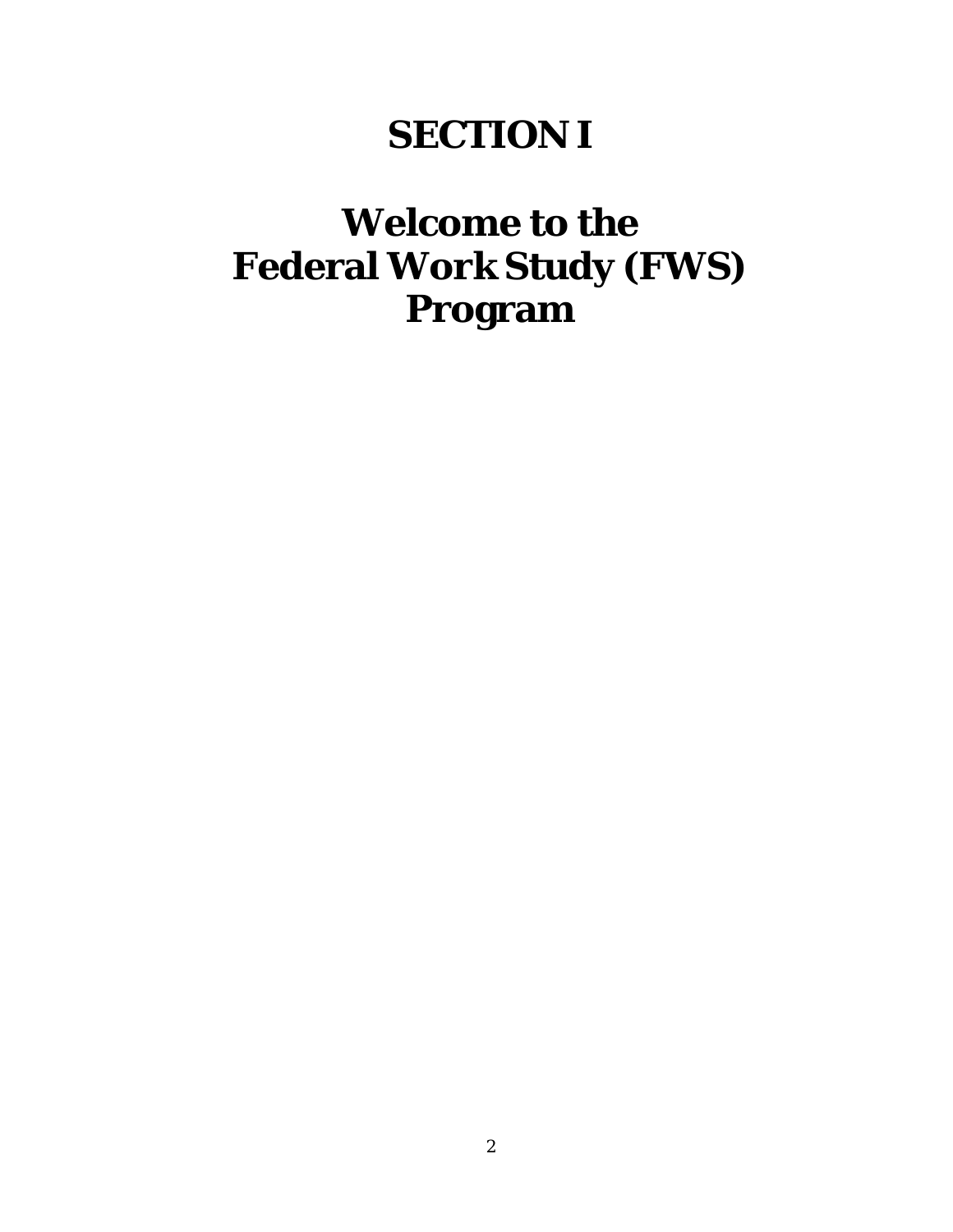### **Welcome to the Federal Work Study (FWS) Program**

The Office of Financial Aid would like to express our gratitude for your participation in the Federal Work Study (FWS) Program. Because of your participation, we are able to employ a talented work force of students each year. These job opportunities allow our students "self-help" financial aid and an opportunity for career, social, personal, and educational development.

The FWS Supervisor's Guide has been created to assist you in supervision and to help us better manage the program. We hope that you will take the time to read this guide in order to better acquaint you with the FWS Program requirements.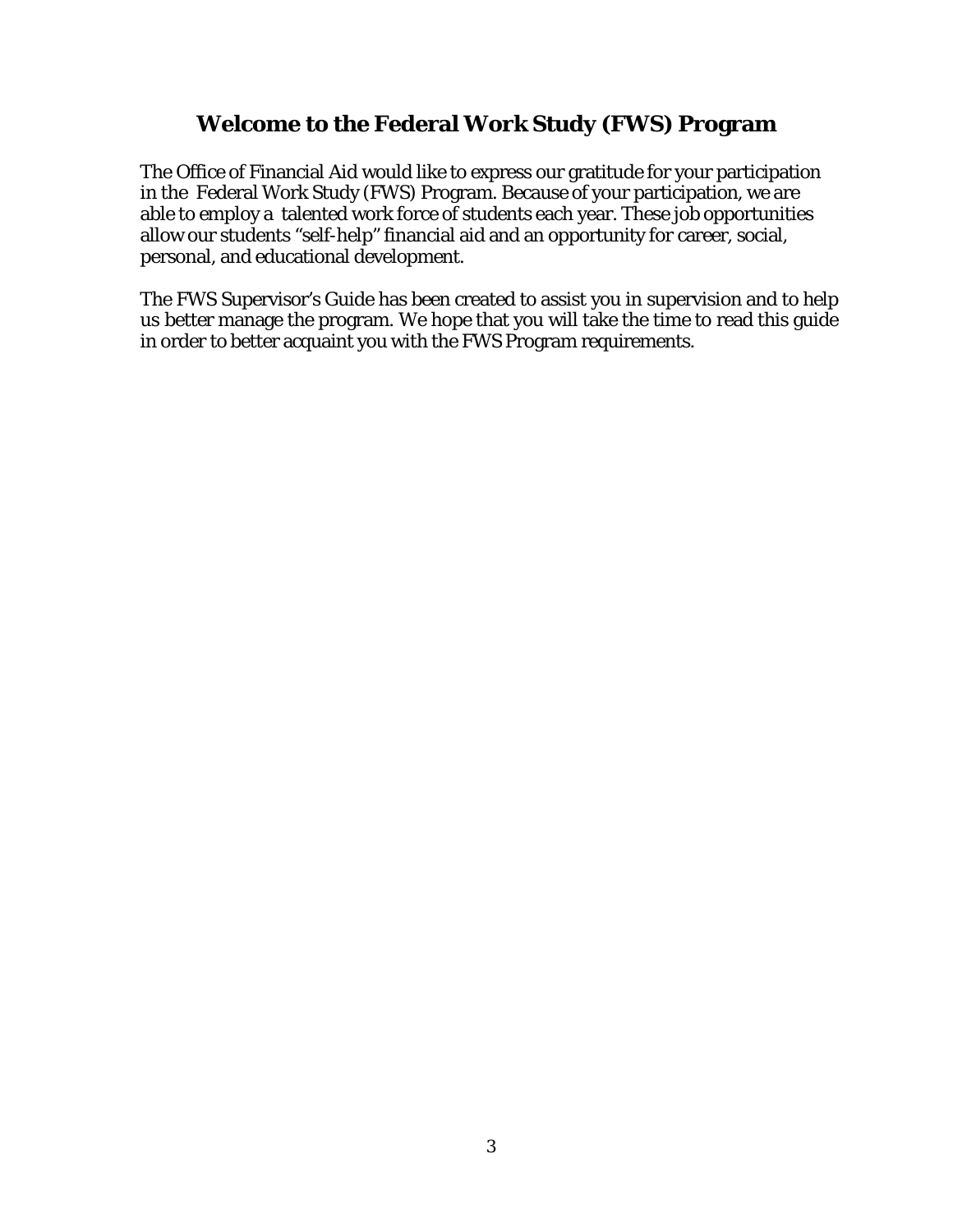# **SECTION II**

# **INTRODUCTION TO FEDERAL WORK STUDY (FWS)**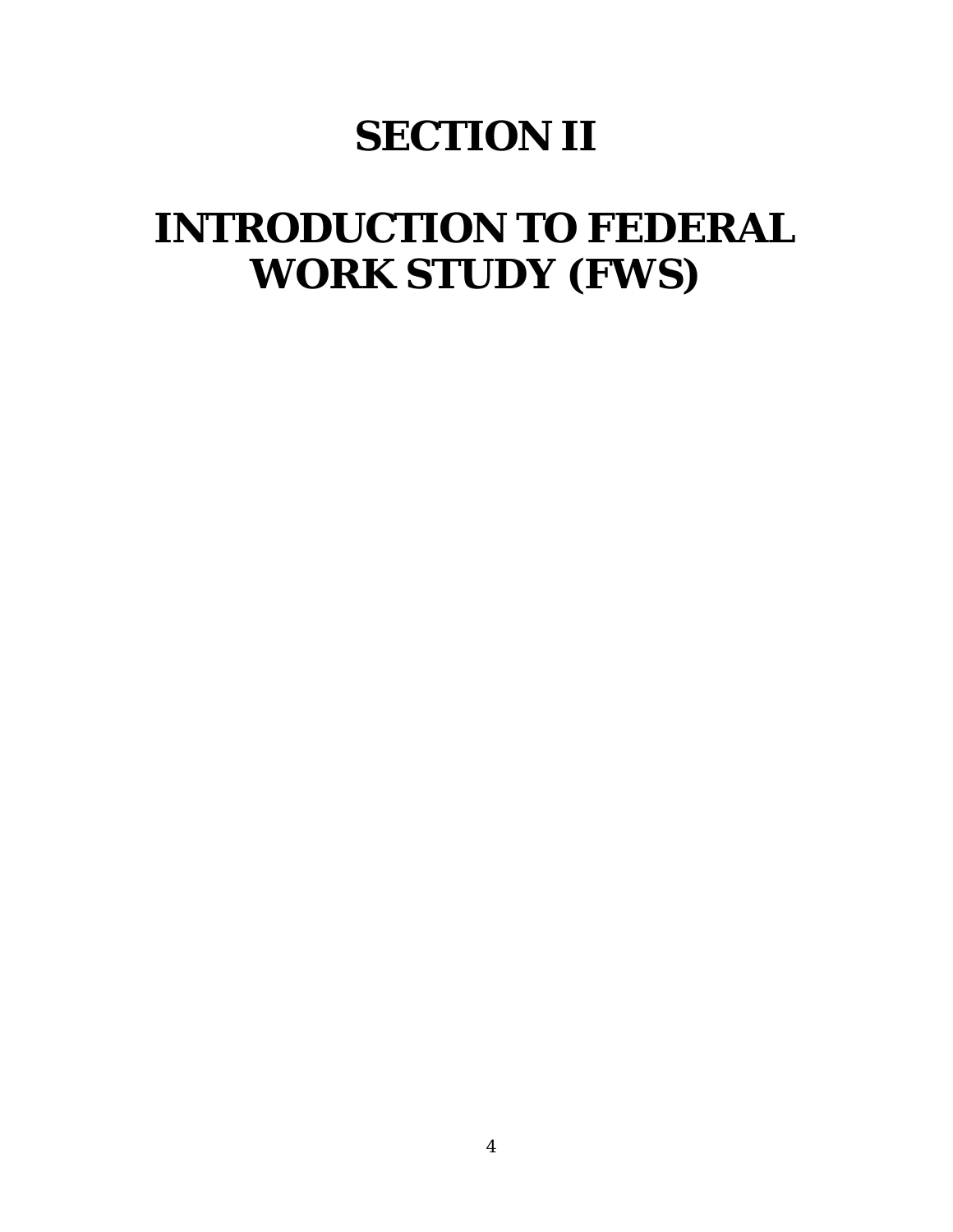## **A.PURPOSE**

The Federal Work Study (FWS) Program is designed to provide financial assistance to students through part-time employment and encourages recipients to participate in community service activities. In addition to providing opportunities for students to earn a portion of their educational costs, the program provides experience in developing job skills, creativity, and responsibility. Student development and preparation for the job market are fundamental goals of the program; therefore, students are not to be paid for studying while on the job. Students will be paid "an hour's pay for an hour's work."

In summary, we seek to provide FWS students with:

- Opportunities for career development
- Educational experiences
- An environment to serve others
- Opportunities for personal growth
- "Self-help" financial aid with less long-term debt

Federal regulations state that FWS students must not displace regular employees or contracted services.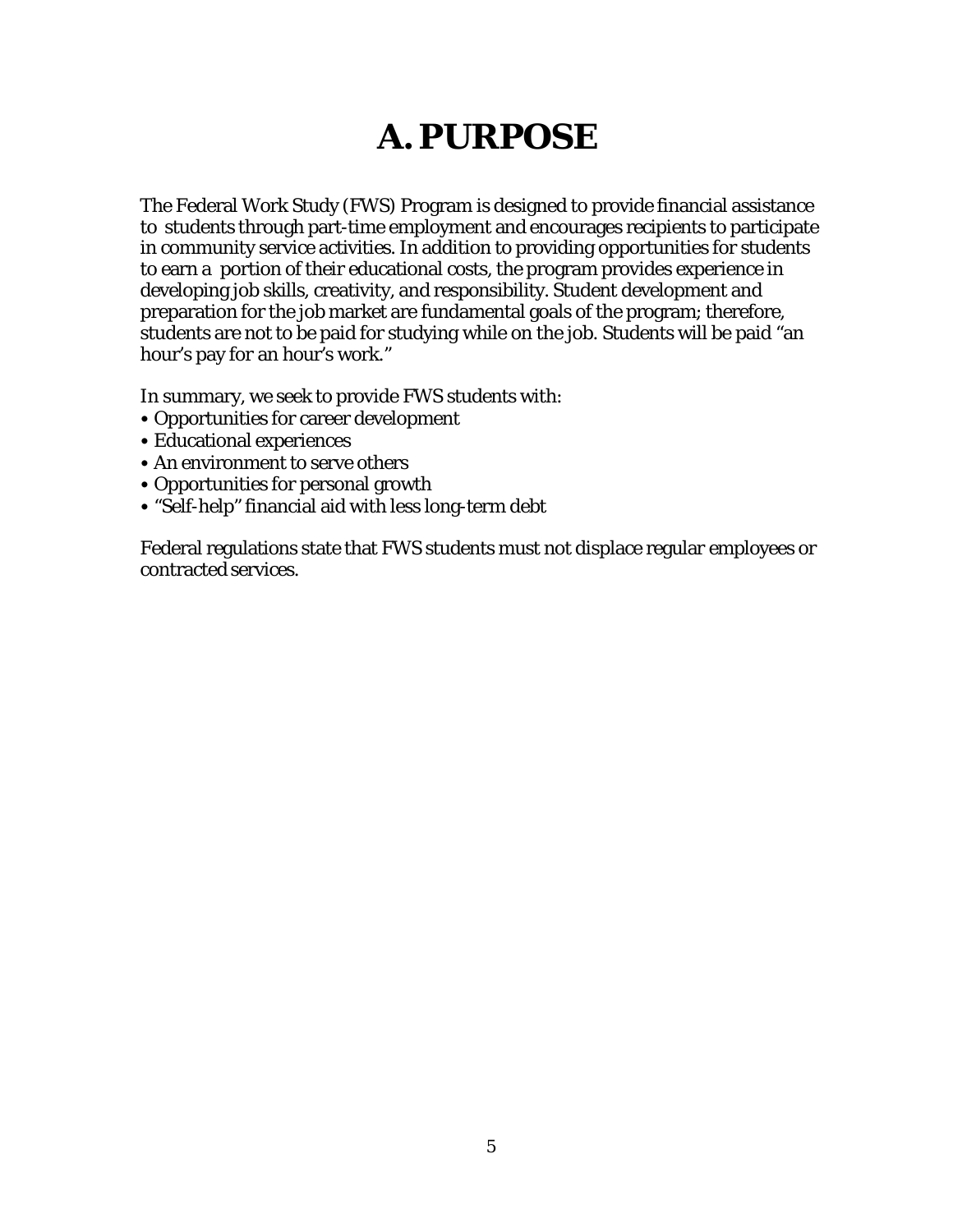# **B. ELIGIBILITY**

Students must demonstrate financial need to be eligible to participate in the FWS Program. This process involves completing the Free Application for Federal Student Aid (FAFSA). Funding for the FWS Program at The University of South Alabama is limited, so early completion of the FAFSA is crucial.

Students who have been awarded FWS will receive an award notification indicating the maximum amount of gross pay to be earned per term.

Because of limited funding for FWS, the Office of Financial Aid is not able to offer this assistance to all who are eligible. Consequently, adequate funding is not available to pay students to fill all of the vacant positions.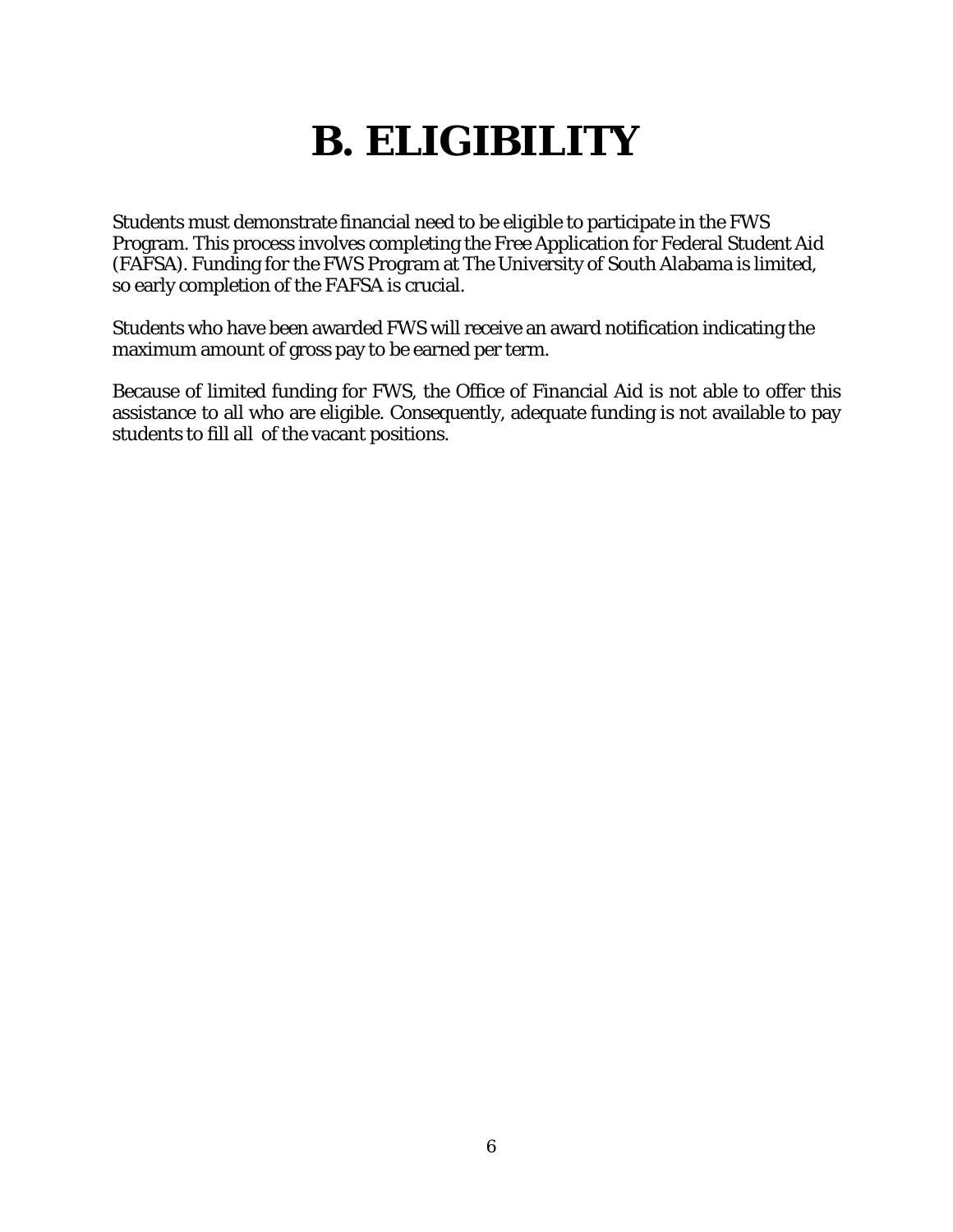## **C. FEDERAL AND INSTITUTIONAL REQUIREMENTS**

Due to the specific nature of the FWS Program, there are many federal and institutional requirements that must be followed to remain in compliance. Failure to comply with these requirements and deadline dates could result in termination from the program.

The following requirements and deadline dates must be for the FWS Program:

1. The Office of Financial Aid must have a FWS Job Request Form and FWS Job Description Form on file before a department can employ a FWS student. Also, all employing departments must read and follow the FWS Supervisor's Guide, procedures, and instructions as stated.

2.A FWS Supervisor must complete all required information on the Personnel Action (PA) Form.

3.Copies of the student's class and work schedules should be kept and reviewed to ensure the student does not work during scheduled class time. The Sign In/Out Sheet that is created by the FWS Supervisor should be used on a daily basis.

4. Supervisors should maintain a personnel file for each FWS student. The file should consist of the following documents and records:

- The Student Personnel Action (PA) Form
- Departmental copy of the student's record of work attendance (Sign In/Sign Out Sheet)
- FWS Student Evaluation Form
- Schedule of student's assigned work and class time

5. FWS Student Evaluation Forms should be completed by A) April 15th each year, B) upon the student's termination or C) transfer from the job assignment, whichever occurs first. The evaluation should be kept in the student's personnel file in the employing department and a copy should be forwarded to the Office of Financial Aid.

6.There is a 25% matching share requirement for all FWS jobs, with the exception for the Students Teaching America's Youth (STAY) Program and the off-campus community service jobs.

7. Students and supervisors are responsible for making sure that the student does not earn over the student's awarded amount. To calculate how many more hours a student can work, use the following formula: \$1500-the amount the student has earned so far/\$8.25=the remaining hours a student can work.

8.All off-campus community service employers and elementary schools must have a contract on file with the Office of Financial Aid.

9.The first day a student can begin work is the official first day of classes, provided the student has completed the FWS orientation and submitted all necessary forms to the department and/or Office of Financial Aid.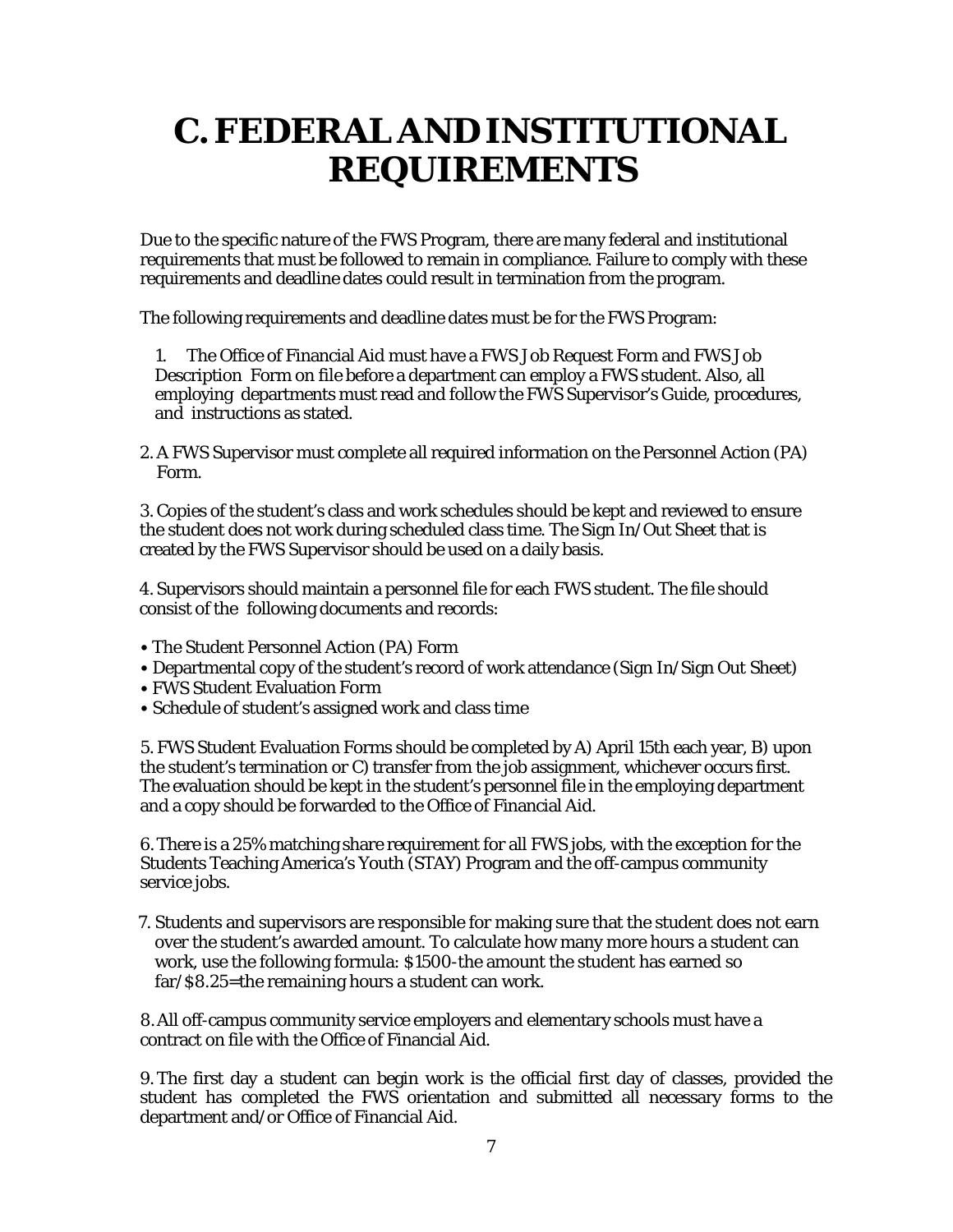# **D. CONDITIONS OF EMPLOYMENT**

The FWS Program does not offer sick leave, compensatory time, vacation or holiday pay. As stated previously, students are employed under "an hour's pay for an hour's work" arrangement.

A student's FWS award will usually allow him or her to work 12 to 15 hours per week. A FWS Supervisor is required to monitor the student's earnings to ensure that he or she does not earn more per semester than the award will pay.

On-campus departments are required to monitor student earnings to ensure continued eligibility. On-campus departments will be charged for the amount of earnings exceeding the student's award amount.

If the student is working hours to make-up time missed from work, he/she may not work more than 20 hours per week or 8 hours per day unless notified by the Office of Financial Aid. Students can only be employed in one FWS position at a time; however, the student may hold another non-FWS job.

All work should be supervised. In addition, students may not work during their scheduled class periods. In order to ensure compliance with this requirement, it is suggested that a written note from the student's professor be requested if the student reports to work during a scheduled class hour.

FWS employees are paid at least minimum wage. However, the Office of Financial Aid determines all FWS employees hourly pay rate.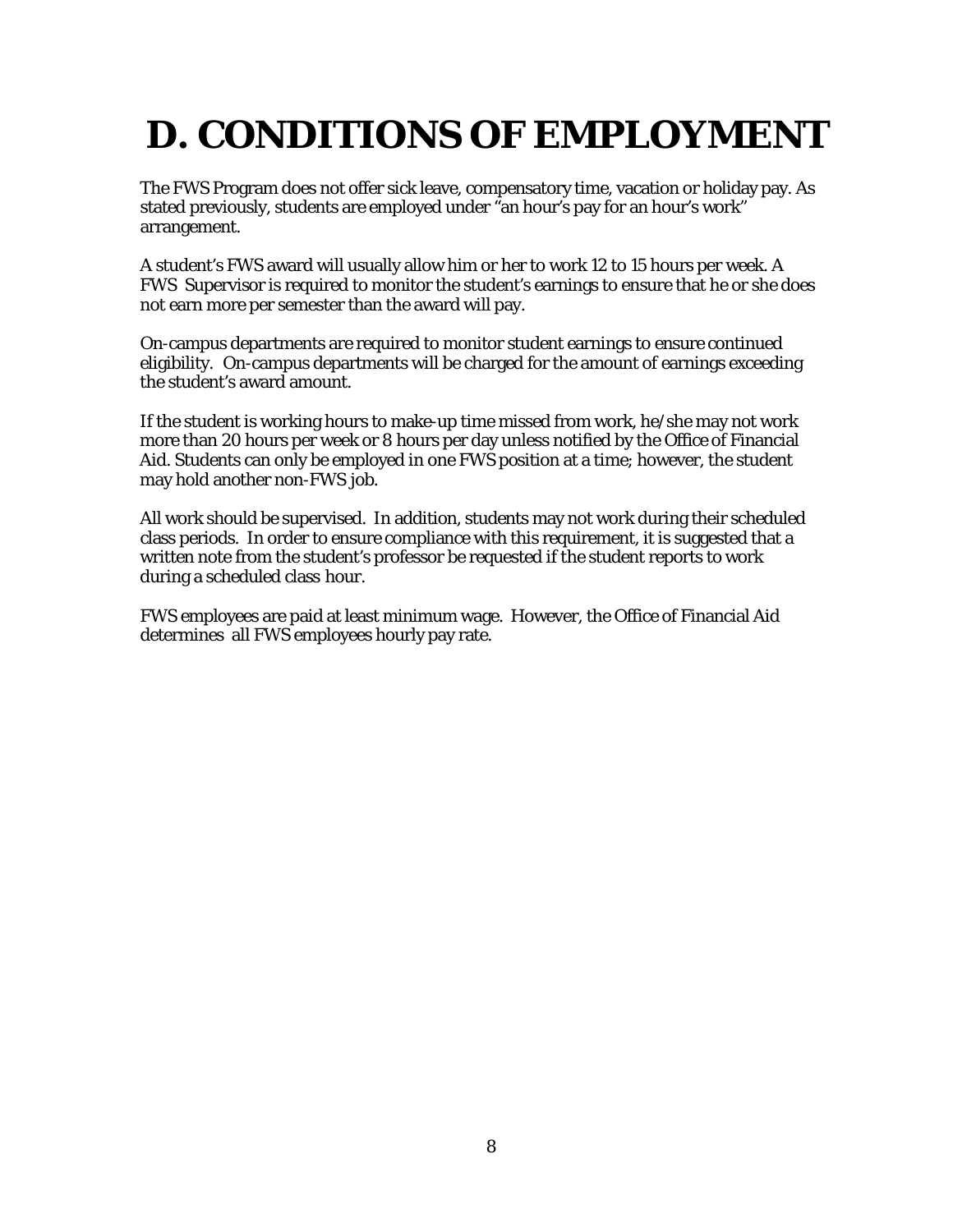# **SECTION III**

# **SUPERVISION**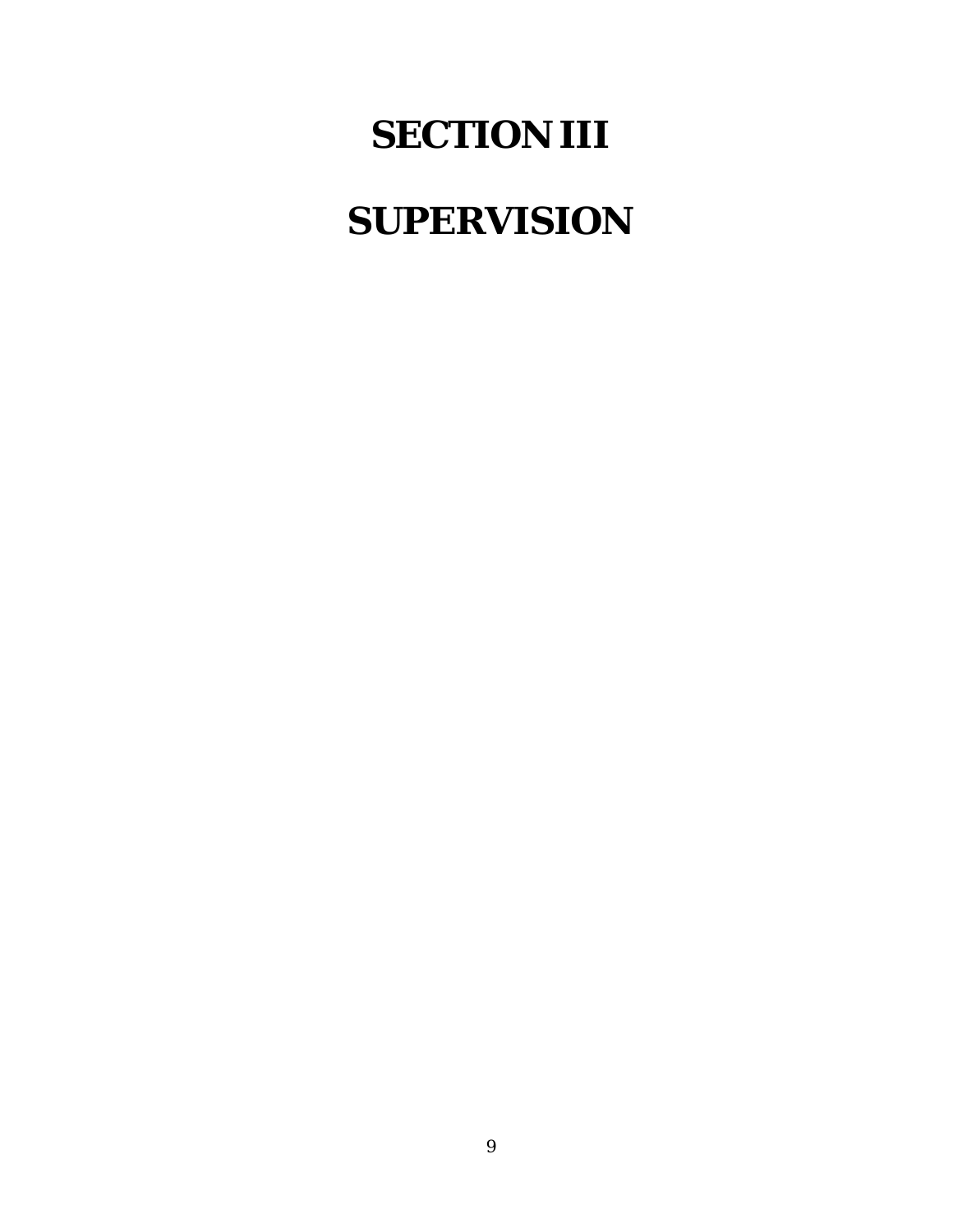# **SUPERVISORRESPONSIBILITIES**

A FWS Supervisor has been entrusted with federal dollars for the student upon hiring. The student should be treated like any other employee. In order to be given the privilege of using the FWS Program, the responsibilities of the FWS Supervisor and the student should be clearly understood and enforced.

Student employment should mean more than a paycheck for FWS students. It can be used as an opportunity to learn valuable job experience. Listed below are a few suggestions to help the FWS student gain as much as possible from his/her job:

#### 1. **Establish a Work Schedule**

Upon hiring a FWS student, the FWS Supervisor is responsible for establishing a clearly defined work schedule that is compatible with the time requirement of both the student and department. The FWS Supervisor should provide opportunities for the student to make up time lost from work due to unavoidable circumstances. Students are not allowed to work, under any circumstances, during class time. Makeup time should be reported during the actual period that it is worked. Make-up hours should not exceed 20 hours per week.

Example: A student who normally works 15 hours per week misses 5 hours of work, only working 10 hours that week. A FWS Supervisor can allow that student to make up the missing 5 hours in the following week as long as the student does not work over 20 hours in one week.

#### 2. **Orientation**

The FWS Supervisor is responsible for conducting a student job orientation, which should include but is not limited to:

- A brief overview of the office structure, rules, and regulations
- The student's job and responsibilities, such as:
	- -What to say when answering the phone
	- -How to transfer calls
	- -How to put calls on hold
	- -Answers to commonly asked questions
	- -Frequently used phone numbers
	- -Areas of responsibility in office
	- -Procedures for filing forms, etc.
- Grounds for any disciplinary action
- Whom to call if sick or time-off is needed
- What procedures to follow if his/her work schedule needs to be changed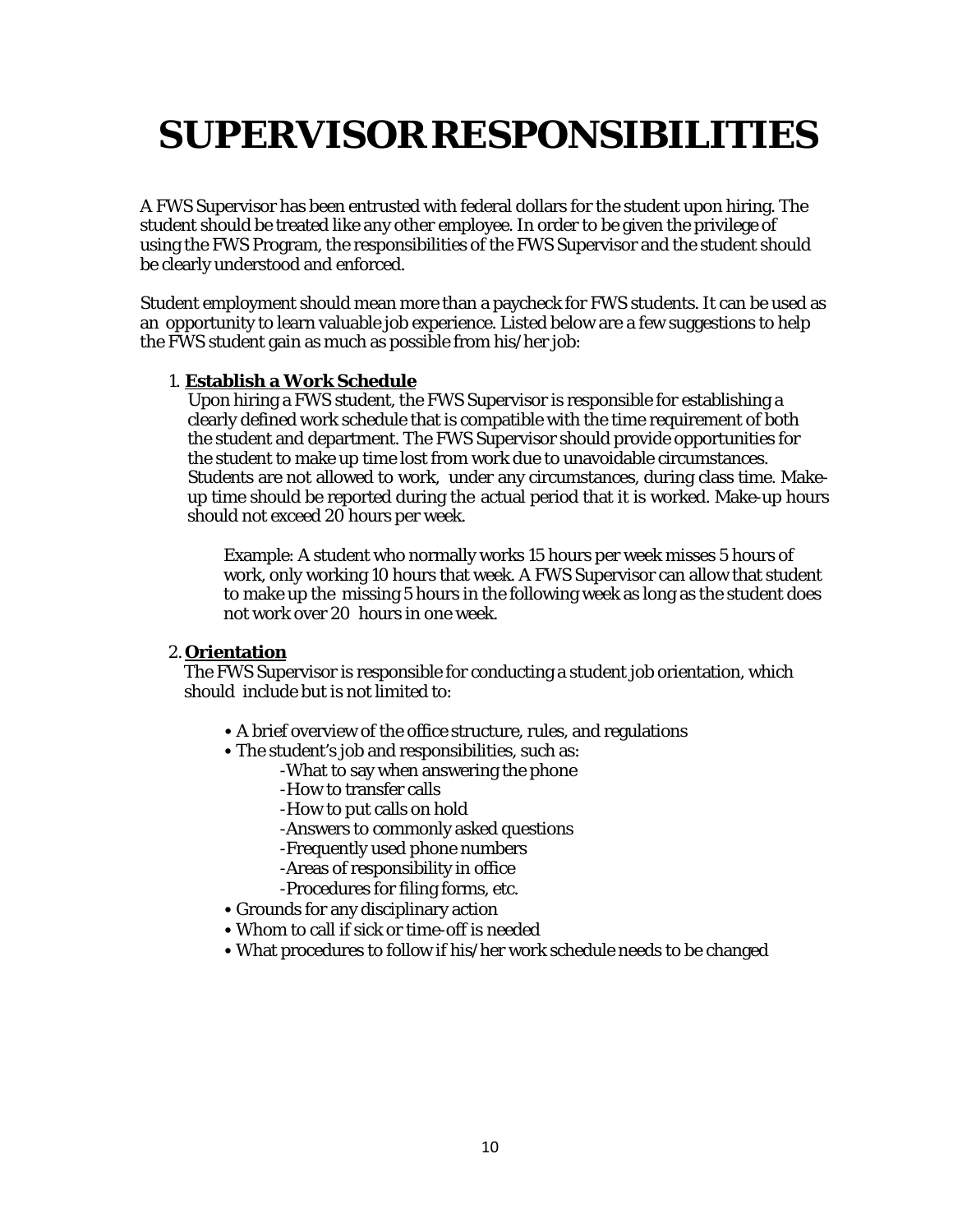#### 3. **Job Performance Evaluation**

#### **Evaluations are due by April 15 of each academic year.**

A written performance evaluation is required for each FWS student. The FWS Student Evaluation Form must be completed to meet this requirement. Please complete the FWS Student Evaluation Form carefully in order to give the student accurate feedback on his/her performance. After completing the FWS Student Evaluation Form, the FWS Supervisor should schedule a time with the student to review the assessment. The student must sign the form showing that the FWS Supervisor has discussed the evaluation with him/her.

By evaluating students on a regular basis, FWS Supervisors can begin to collect a work history on each student. This information could prove to be helpful should the FWS Supervisor be called upon to provide a reference for the student. You may download the FWS Student Evaluation Form at: [http://www.southalabama.edu/departments/finaid/.](http://www.southalabama.edu/departments/finaid/)

Click:

- Important Links
- Federal Work Study (FWS) Supervisor Resources
- Federal Work Study Student Evaluation Form

The FWS Student Evaluation Form should be completed and signed by both student and supervisor. The FWS Student Evaluation Form should be kept in the student's personnel file in the employing department.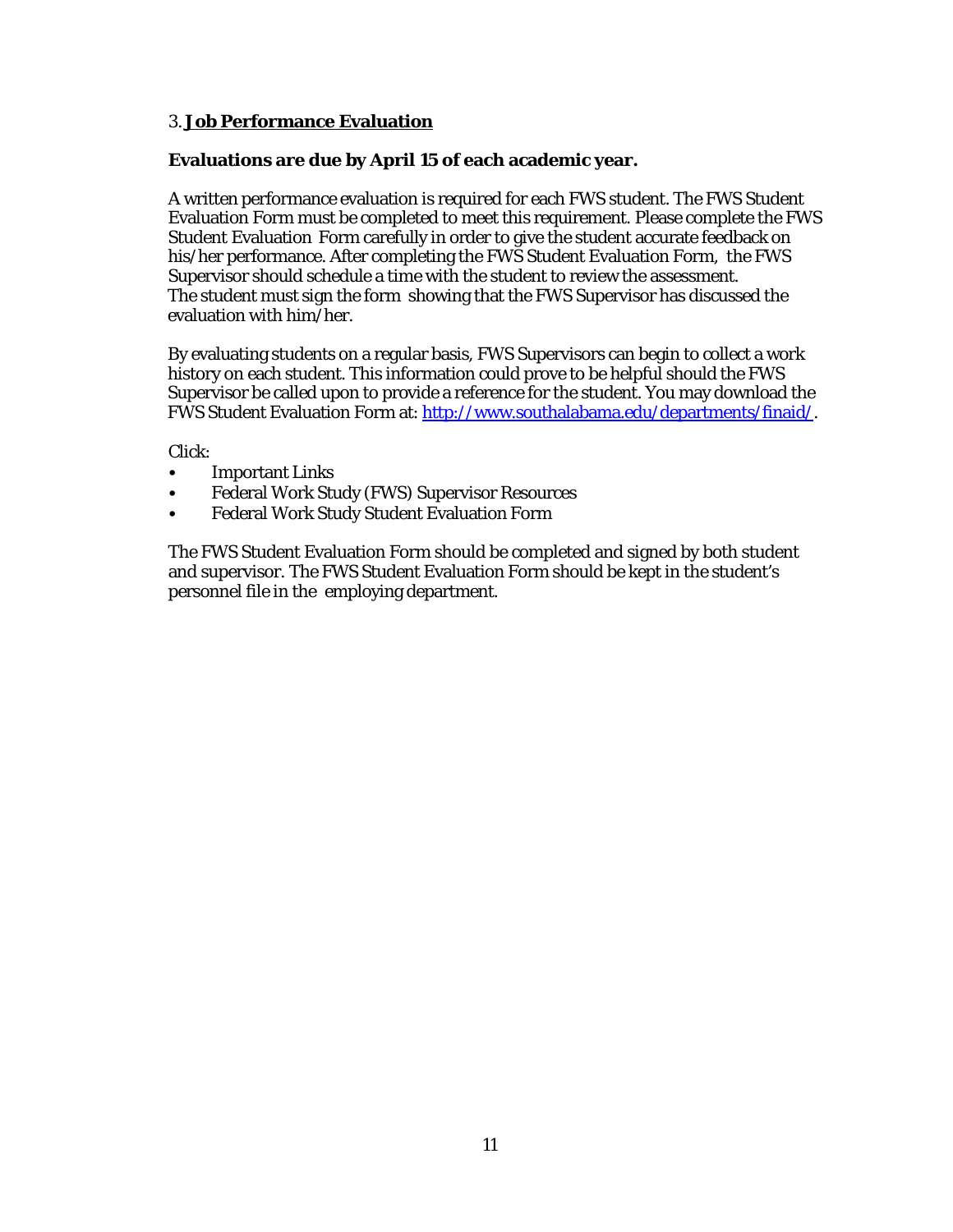# **SECTION IV General Instructions and Procedures**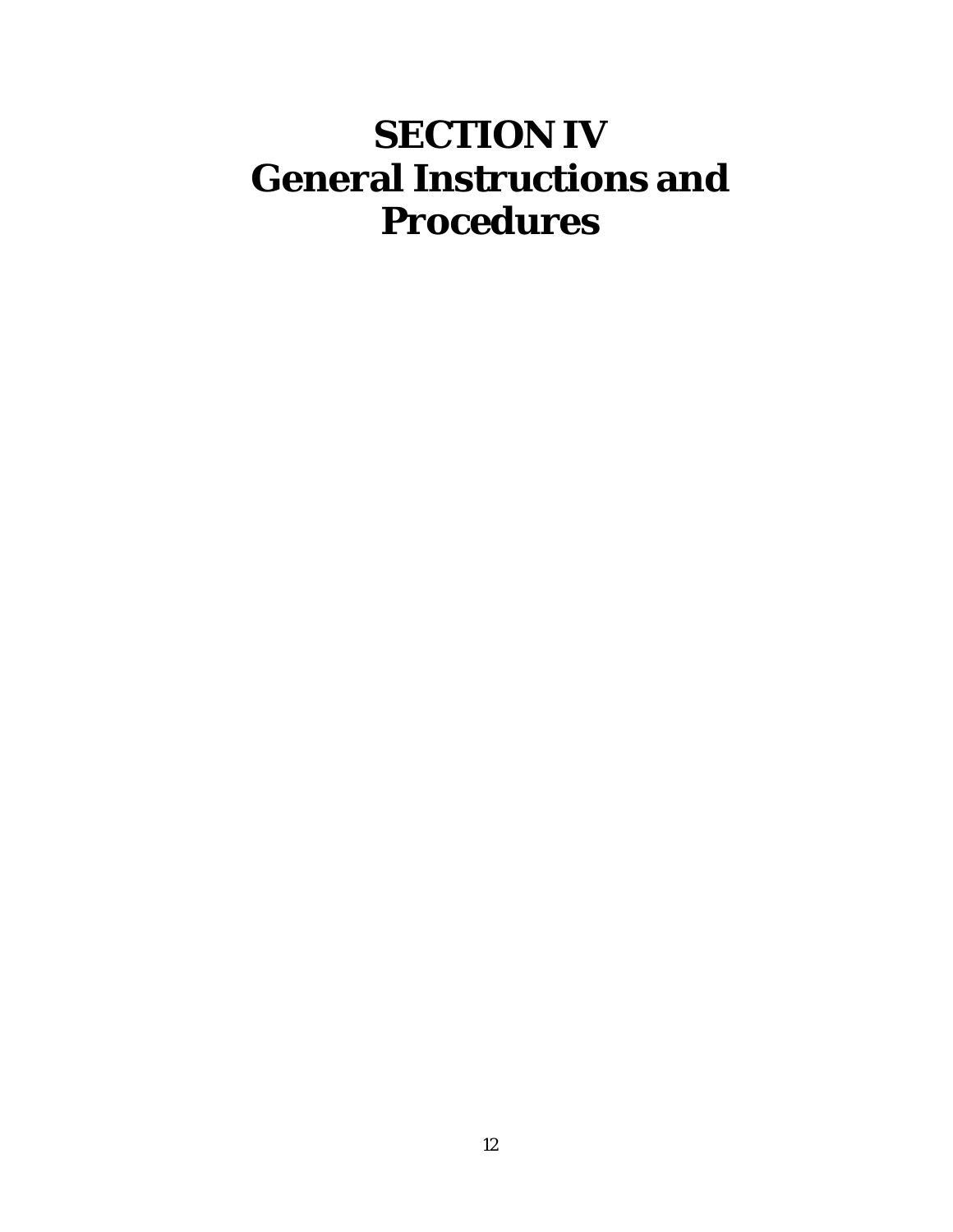# **A. HOW TO POST FWS JOB VACANCIES**

An approved FWS Job Description Form must be on file for each vacant position in order to be included on the FWS Job List. To hire a FWS student, a department must have an approved FWS Job Description Form and FWS Job Request Form on file with the Office of Financial Aid.

A department being included on the FWS Job List does not guarantee that the department will receive a FWS student. Adequate funding is not available to pay students to fill all of the vacant positions. FWS Supervisors are encouraged to recruit students by posting vacancies within their departments.

What makes for a well-crafted job description?

- It is concise.
- It has sufficient detail to communicate a clear understanding of the duties,

tasks, and qualifications.

- It has a short, descriptive job title.
- It concludes with a list of duties such as, "Performs any other duties as required."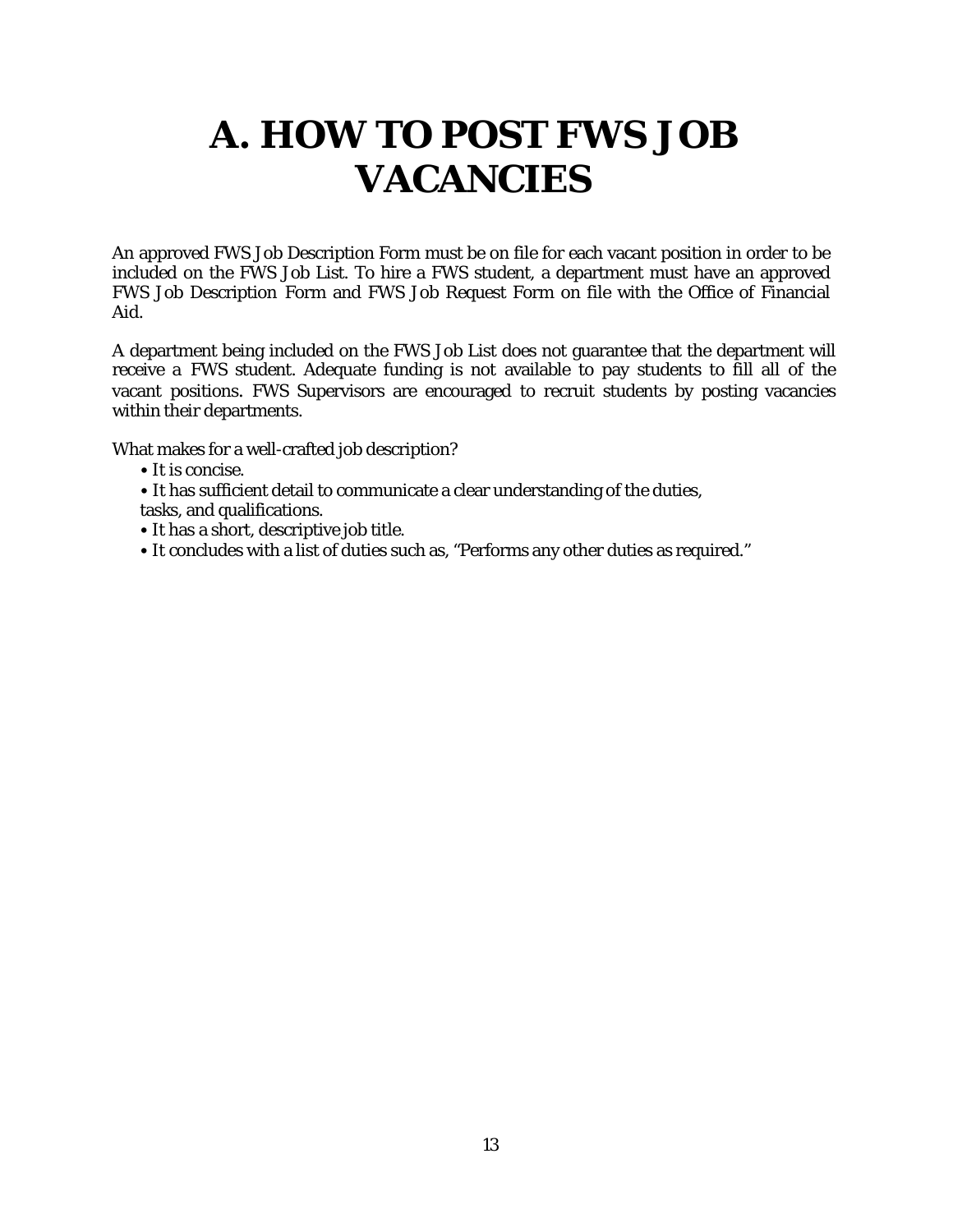# **B. HIRING THE FWS STUDENT**

### **PRE-EMPLOYMENT INTERVIEW**

Students are required to complete the online FWS orientation. They are instructed to review the FWS Job List and schedule an interview with the contact person for the job(s) that interest them. The FWS Supervisor should conduct the interview in order to determine the student's suitability for the position. It is the FWS Supervisor's decision whether to hire the student. The student is given the opportunity to accept or reject the offer. It is recommended that the FWS Supervisor take the time to thoroughly determine a student's compatibility with a position before hiring. This will help alleviate any possible problems in the future.

### **HIRING**

Upon successfully hiring a FWS student applicant, the FWS Supervisor should complete the Student Personnel Action (PA) Form or FWS Placement Form. It is important to follow the provided instructions carefully. All information must be complete and accurate in order for a student's paperwork to be processed for Payroll.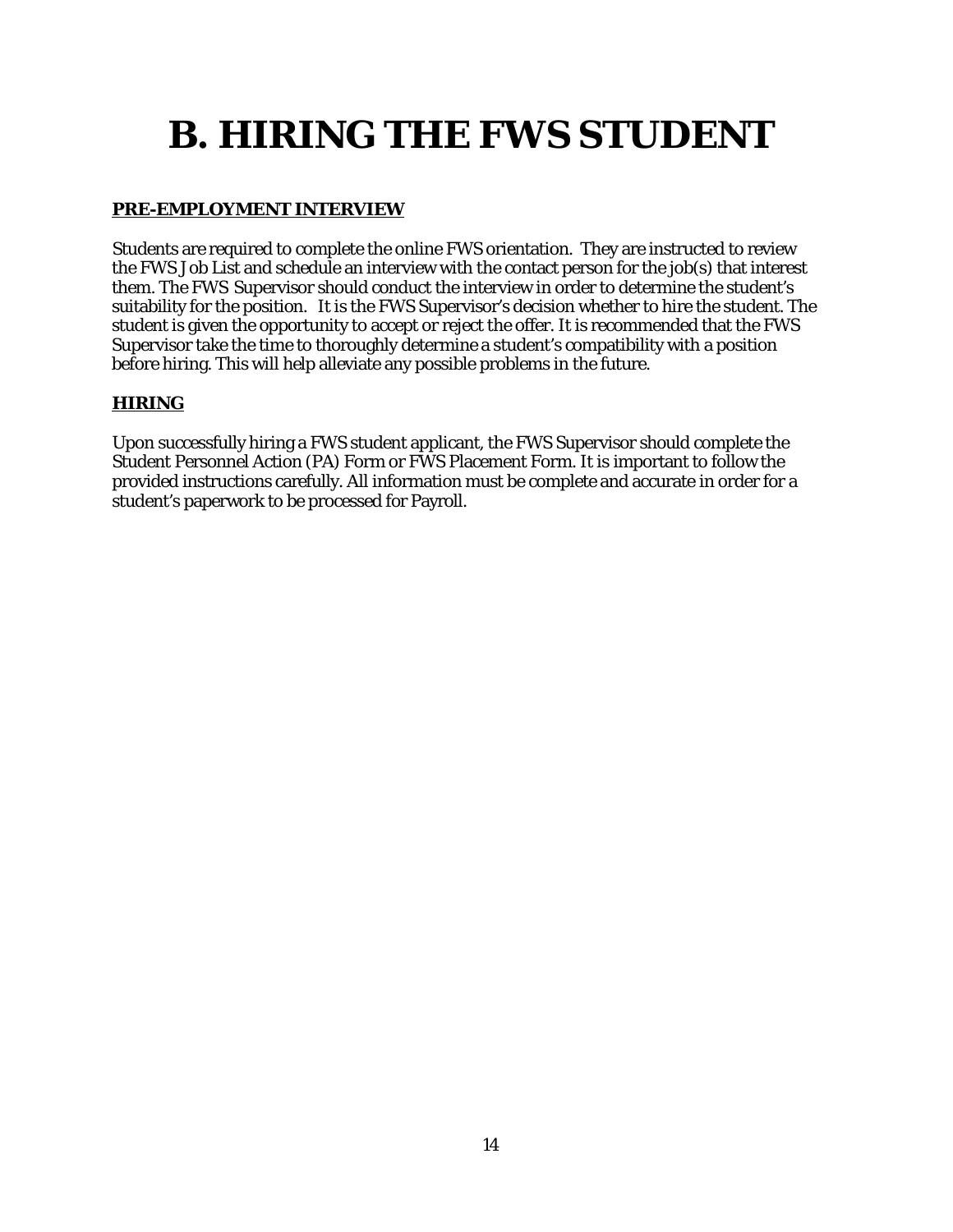# **C. PAYROLL PROCEDURES**

One of the most important responsibilities of the FWS Supervisor is timekeeping. It is important that a process of validating and reporting the hours that a student works is implemented and followed consistently. This section will outline the process and paperwork recommended for timekeeping.

The Office of Financial Aid does not require FWS Supervisors to follow these exact procedures; however, records must be kept in the FWS Supervisor's office documenting the actual hours worked in order to satisfy both time reporting and auditing requirements.

### **VALIDATION OF ACTUAL HOURS WORKED**

It is recommended that students sign in and out using a sign-in/out sheet developed by the employing office. Keep in mind that:

1. Students are not allowed to work during scheduled class hours.

2. Students are not allowed to work more than 8 hours per day or 20 hours per week (a student should only be allowed to work 20 hours to make up hours missed in a previous work week).

3. FWS Supervisors are responsible for ensuring a student does not work more hours per semester than their FWS award will pay. Please use this formula to help keep up with the remaining hours a student can work: \$1500-the amount the student has earned so far/\$8.25=the remaining hours a student can work.

4. FWS Supervisors are required to keep accurate records of hours worked by a student.

Departments must abide by these requirements in order to remain eligible to participate in the FWS Program. Periodic audits by the Office of Financial Aid may be performed to ensure federal and institutional compliance with proper procedures. The sign-in/out sheets should be used as a basis for completing official time sheets.

#### **COMPLETION OF TIME SHEETS**

Every two weeks, the FWS Supervisor will be required to validate the student's hours worked. Once the hours are validated, the FWS Supervisor must complete, sign, and submit the time sheets to Payroll. FWS Supervisors are responsible for the hours reported. The FWS Supervisor's approval on the time sheet certifies the number of hours worked and that the work was performed in a satisfactory manner. On campus FWS students are also required to sign the time sheet.

Time sheets should be submitted completely and accurately. Hours are to be reported in fifteen minute increments, with fifteen minutes representing 0.25 hours. For example, if a student works from 8:00 a.m. until 10:45 a.m., this represents two hours and forty-five minutes or 2.75 hours.

These hours should be reported as 02.75 hours on the time sheet (not 02.45 hours).

Any student knowingly making false entries on time sheets will be referred to the Office of Student Affairs for appropriate action.

Please note that payroll procedures for the Students Teaching America's Youth (STAY) Program and off-campus community service jobs are outlined on page 19 of this handbook.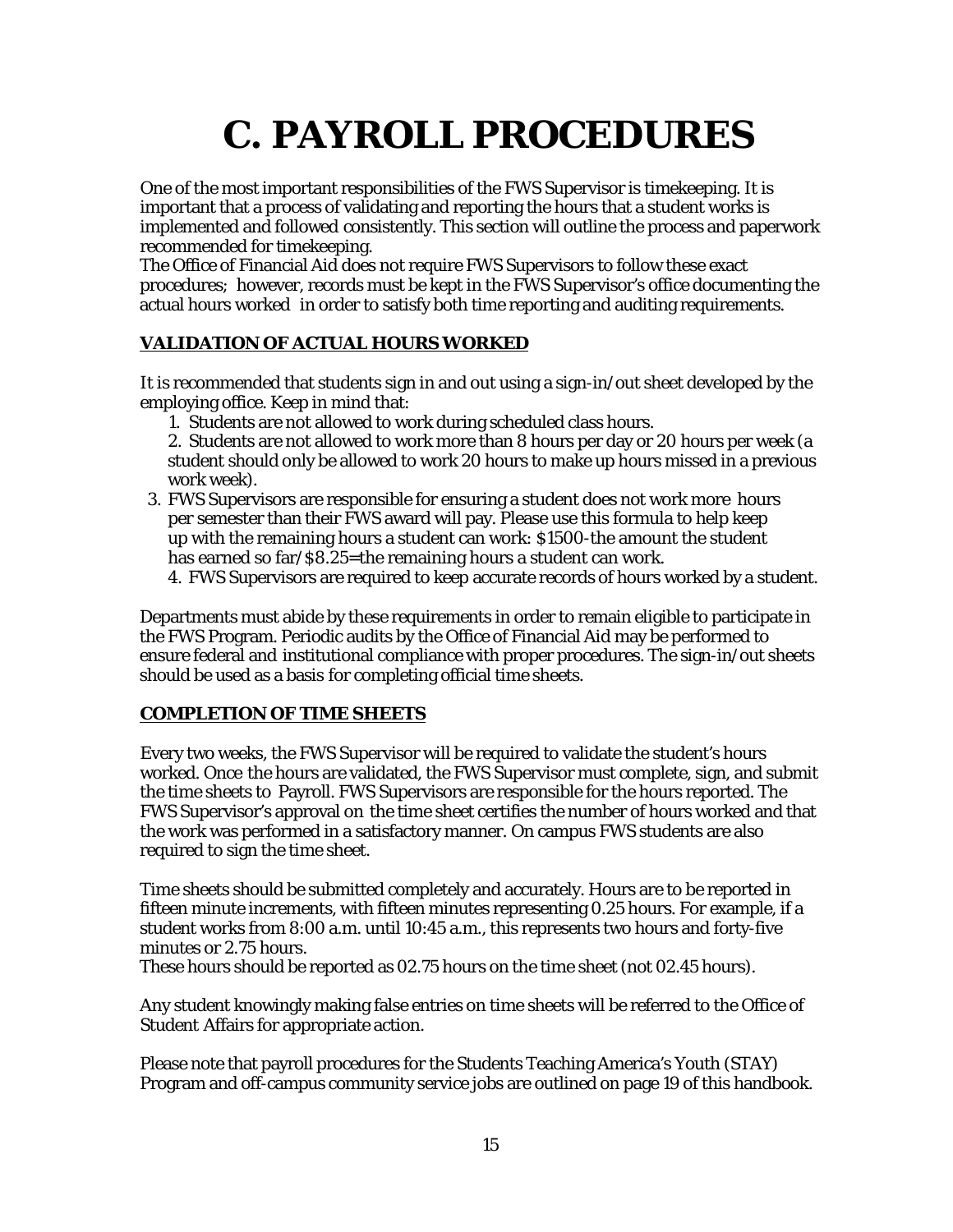#### **RECEIVING A PAYCHECK**

FWS students will be paid on a bi-weekly basis. All FWS students will be required by the University to be paid through direct deposit. FWS students who are not already enrolled in direct deposit of paychecks will be required to do so through Payroll Accounting. If a FWS student is unable to secure an account at an eligible financial institution, an account will be established on behalf of the employee at the USA Federal Credit Union. There will be a one-time \$25 share deposit required to open the account.

Pay information will be available to view online through the student's PAWS account, which may be accessed [here.](https://paws.southalabama.edu/prod/twbkwbis.P_GenMenu?name=homepage) Students will not receive a printed pay check stub.

#### **MONITORING EARNINGS**

It is the FWS Supervisor's responsibility to monitor a student's earnings to ensure that the student does not work more hours than the FWS award will pay. The Fair Labor Standards Act of 1938, as amended, prohibits employers (including schools) from accepting voluntary services from any paid employee. Any student employed under the FWS Program must be paid for all hours worked. **If the FWS award is not sufficient to pay the student for all hours worked, the employing department will be required to pay the difference.** Please use this formula to help keep up with the remaining hours a student can work: \$1500-the amount the student has earned so far/\$8.25=the remaining hours a student can work.

FWS students are awarded an amount which allows them to work an average of 12 to 15 hours per week. If a FWS student is allowed to work more than this average, he or she will deplete the allocation before the semester is completed. Departments who consistently submit FWS time sheets for more hours than FWS award amounts will be subject to termination from the program.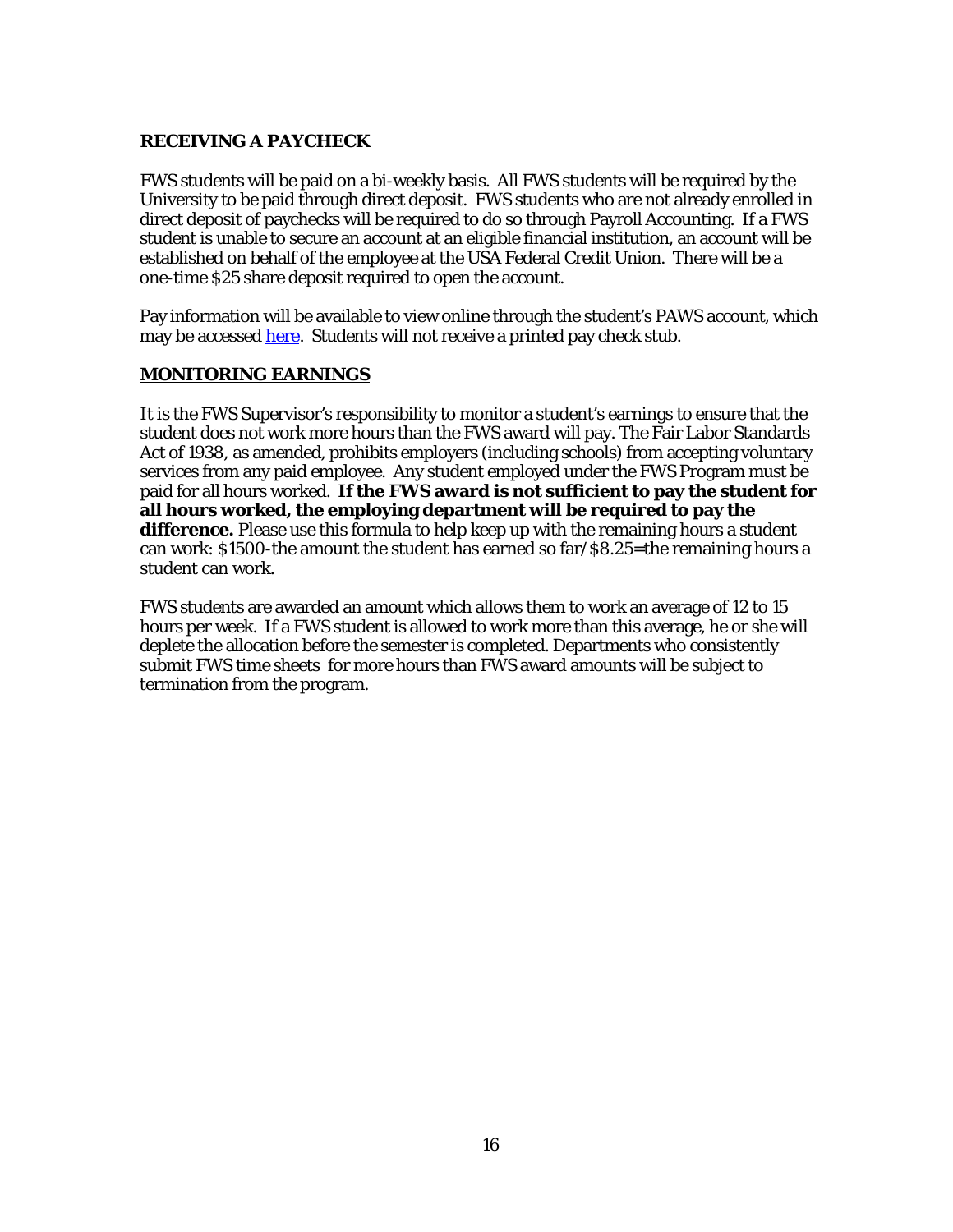## **D. TERMINATIONANDTRANSFER PROCEDURES**

### **1. NORMAL ANNUAL TERMINATION**

Students are automatically terminated from the FWS Program on the expiration date shown on the Student's Personnel Action (PA) Form. If the student desires to re-establish eligibility for FWS for the following year, a new FAFSA must be submitted.

#### **2. NO LONGER INTERESTED IN PROGRAM**

Students may voluntarily terminate their FWS award if they are no longer interested in the program. Students are required to give their FWS Supervisor a two-week notice, at which time the FWS Supervisor will inform the Office of Financial Aid of the student's resignation. The FWS Supervisor must also complete a FWS Student Evaluation Form upon the student's resignation.

#### **3. TERMINATION BY SUPERVISOR**

A FWS Supervisor has the right to dismiss a student for unsatisfactory job performance. This may include, but is not limited to:

a) Repeated failure to comply with the agreed work schedule b)Unwillingness to accomplish assigned tasks c)Insubordination or lack of cooperation, which results in disturbing other workers or work progress

When a student is terminated or transfers from an assignment, their current FWS Supervisor is required to contact the Office of Financial Aid immediately. Failure to comply could result in errors on the student's time sheet. The FWS Supervisor is also responsible for sending written documentation explaining the circumstances behind the termination to the Office of Financial Aid in addition to a FWS Student Evaluation Form.

After receiving notification of termination, the FWS Coordinator will meet with the student to determine whether the student will be allowed to transfer to another FWS position or will be terminated from the program permanently.

#### **4. TERMINATION BY THE FINANCIAL AID OFFICE**

The Office of Financial Aid must immediately terminate a student's employment upon determination that the student no longer meets eligibility requirements. Changes in eligibility may result from:

- Change in enrollment status
- Failure to maintain Satisfactory Academic Progress
- Receipt of additional resources, which were not known at the time of award (i.e. scholarships, grants, etc.)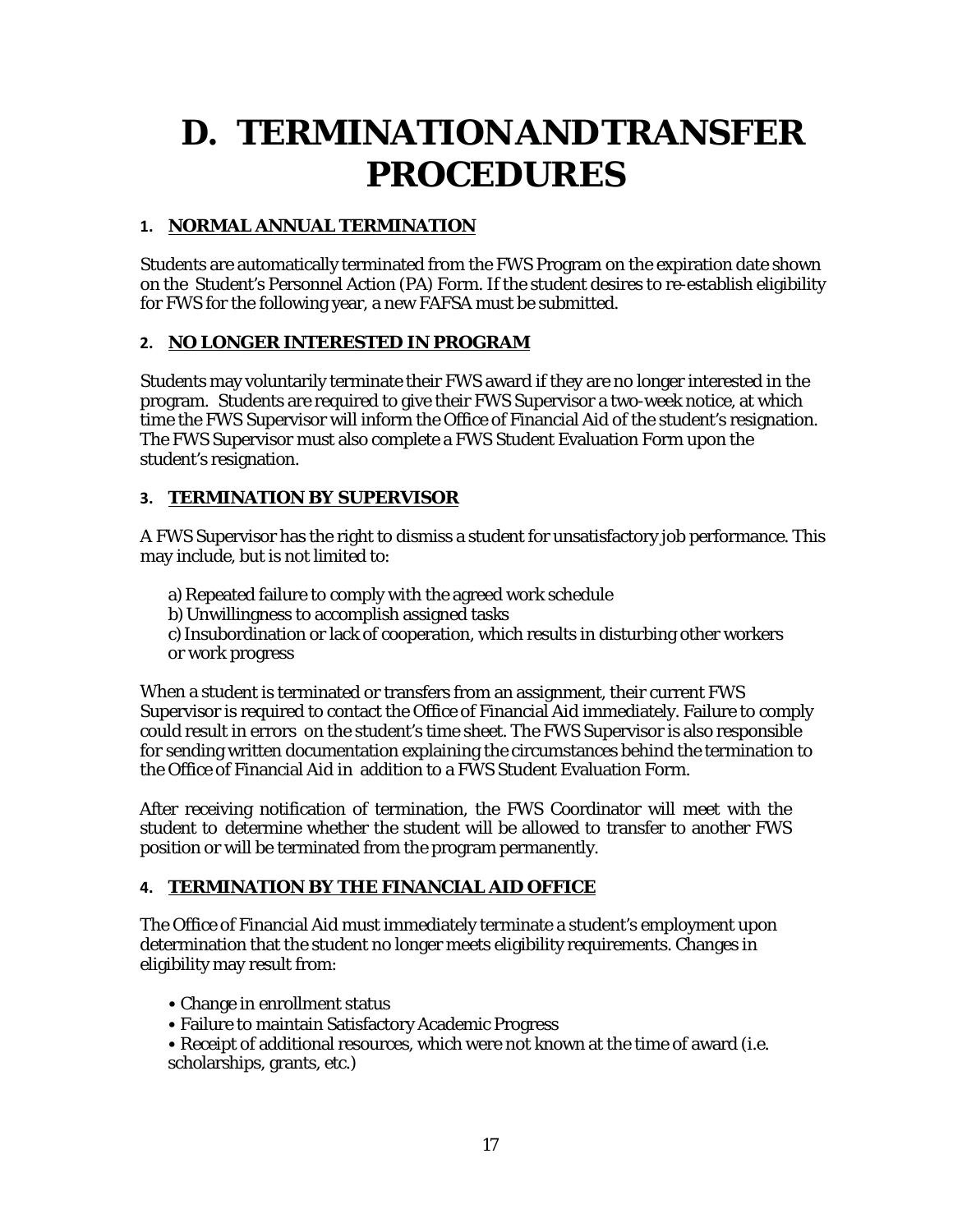## **SECTION V**

## **Off-Campus Payroll Procedures**